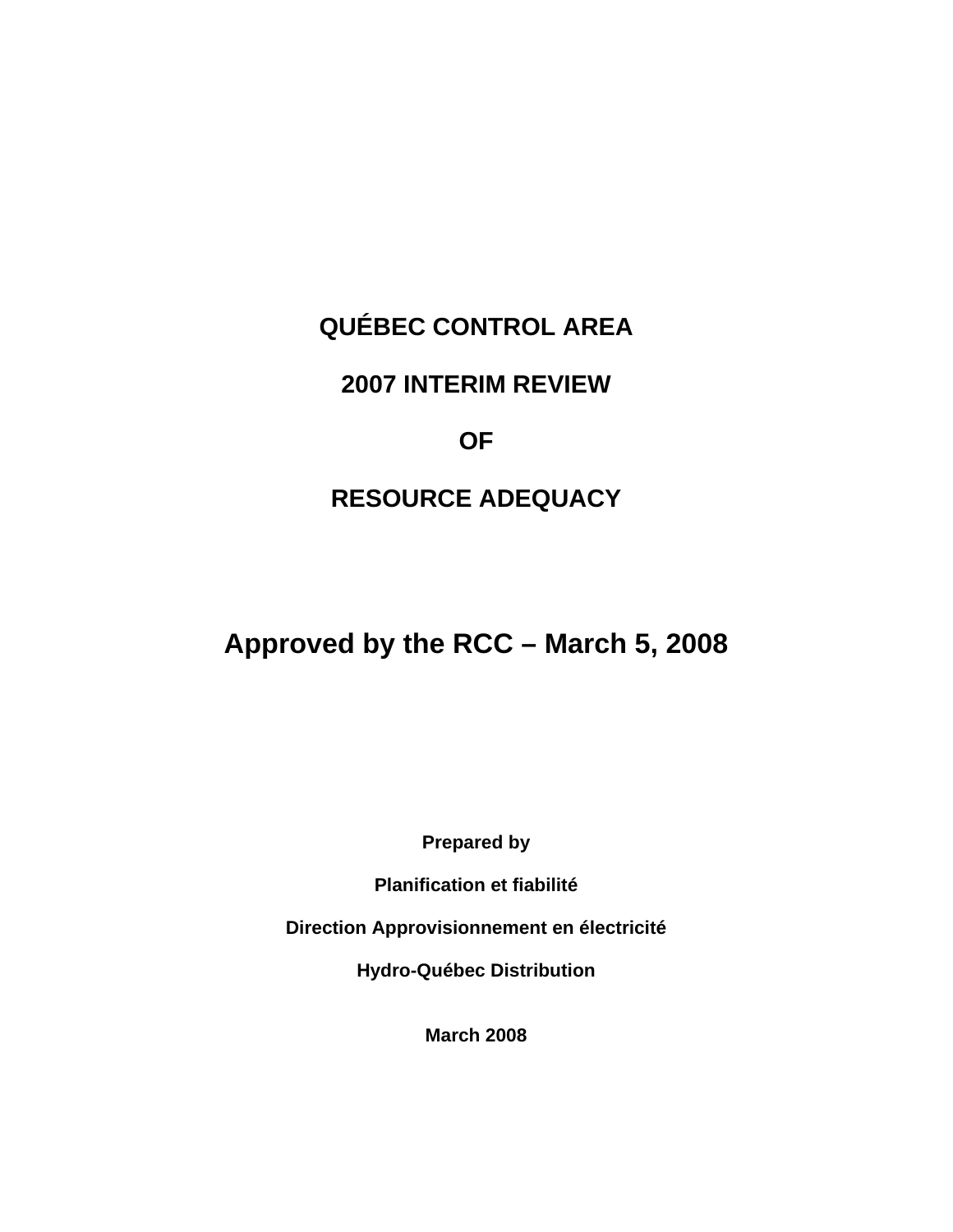## **1. Executive Summary**

This Québec Control Area 2007 Interim Assessment ("2007 Interim Review") covers the period between November 2007 and October 2010. The planning year corresponds to a hydraulic cycle beginning in November and ending in October of the following year. It is conducted to comply with the Reliability Assessment Program established by the Northeast Power Coordinating Council (NPCC) and the resource adequacy review guidelines as outlined in the NPCC B-8 Document "Guidelines for Area Review of Resource Adequacy".

The 2007 Interim Review underlines the changes in assumptions that have been made since the 2005 Triennial Review and assesses the impact of these changes on the reliability of the Québec Control Area.

The results of this 2007 Interim Review show that the Québec Control Area complies with the NPCC resource adequacy reliability criterion under both the base case and the high case scenarios of demand.

### **2. Introduction**

This 2007 Interim Review is the second update of the 2005 Triennial Review of Resource Adequacy approved in March 2006. The major assumptions of this 2007 Interim Review are consistent with the Procurement Plan 2008-2017 of Hydro-Québec Distribution (HQD) filed with the Québec Energy Board in November 2007.<sup>[1](#page-1-0)</sup>

## **3. Assumption Changes**

### **3.1 Demand forecast**

### **Base case scenario of demand**

The observed internal peak load for last winter period was 36 251 MW as compared to 36 333 MW forecasted in the 2005 Triennial Review. At that time more than 2 100 MW were exported to neighbouring areas. Winter 2006-2007 had many relatively cold days without reaching any record cold temperatures. December 2006 and January 2007 were warmer than normal but February 2007 was colder than normal. The peak load occurred in February 2007 instead of occurring as usual in January. In Québec, the annual electricity peak load occurs in winter since more than 70 % of households use electricity for space heating.

<span id="page-1-0"></span> $\frac{1}{1}$  For the Procurement Plan of HQD see: <http://www.regie-energie.qc.ca/audiences/3648-> 07/Requete3648/B-1-HQD-01-01\_3648\_01nov07.pdf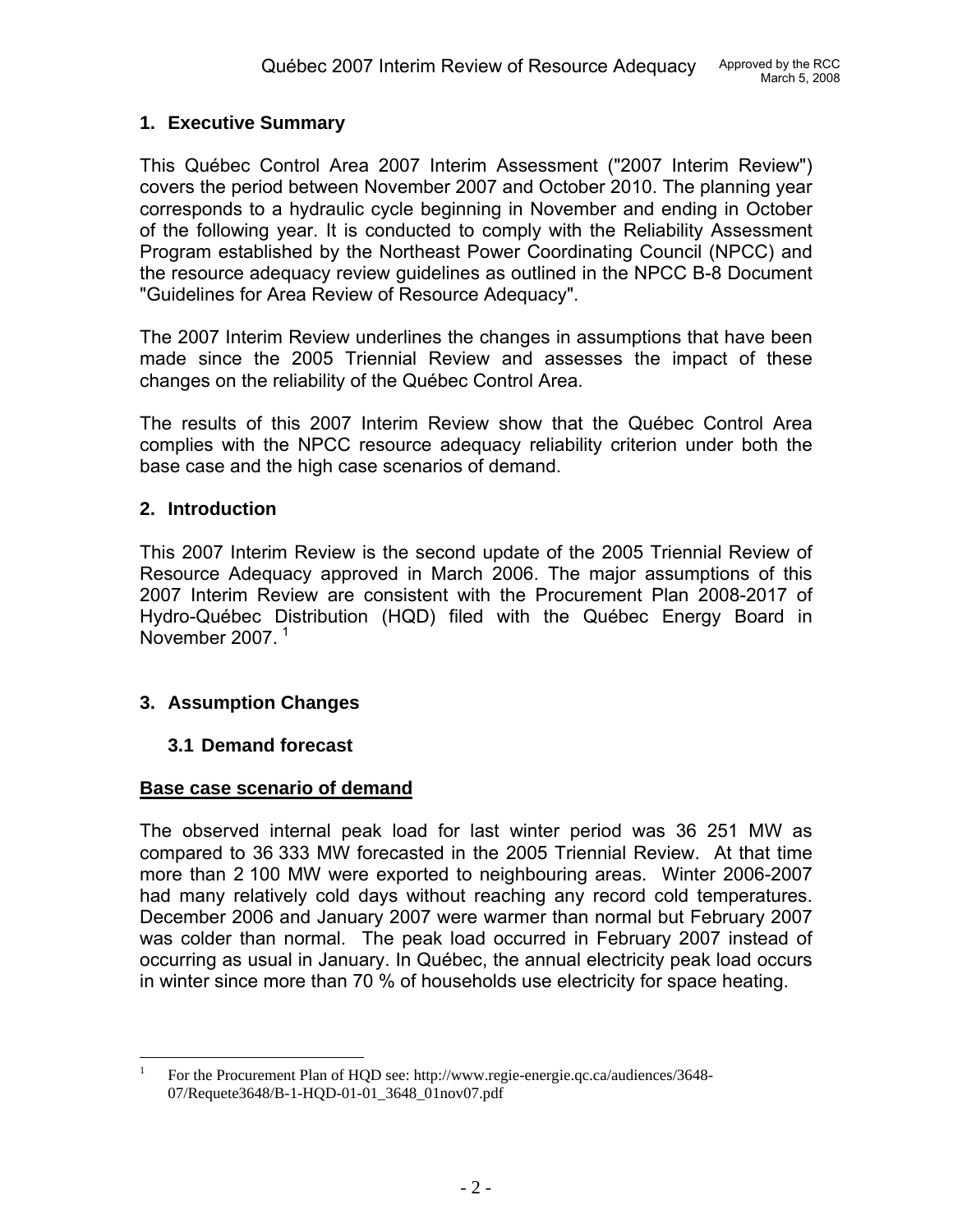The peak load forecast for the Québec Control Area for 2007 through 2009 has decreased as compared to the forecast used in the 2005 Triennial Review. The shutting down of certain industrial loads such as sawmills and paper mills, and higher load conservation measures implemented by Hydro-Québec Distribution explain this load forecast reduction.

For the 2007/2008 winter, peak load is expected to reach 36 808 MW, a decrease of 230 MW in comparison with the forecast of the 2005 Triennial Review.

For 2008-2009, the winter peak load forecast is 395 MW lower than the 2005 Triennial forecast for that peak. For 2009-2010, the new peak forecast is equal to the 2005 Triennial Review. The comparisons of the 2005 and the updated Load Forecast are shown in Table 1 and Figure 1.

|  |  |  | Table 1 – Base Case Scenario of Peak Load Forecast (MW) |  |
|--|--|--|---------------------------------------------------------|--|
|  |  |  |                                                         |  |

| <b>Winter Peak</b>  | <b>Triennial</b> | <b>Interim</b>                   | <b>Difference</b> |  |
|---------------------|------------------|----------------------------------|-------------------|--|
|                     |                  | <b>Review 2005   Review 2007</b> |                   |  |
| 2007/08             | 37 038           | 36 808                           | $-230$            |  |
| 2008/09             | 37 454           | 37 059                           | -395              |  |
| 2009/10             | 37 690           | 37 691                           |                   |  |
| Average growth rate | 0.9%             | 1.2%                             |                   |  |

## **FIgure 1**

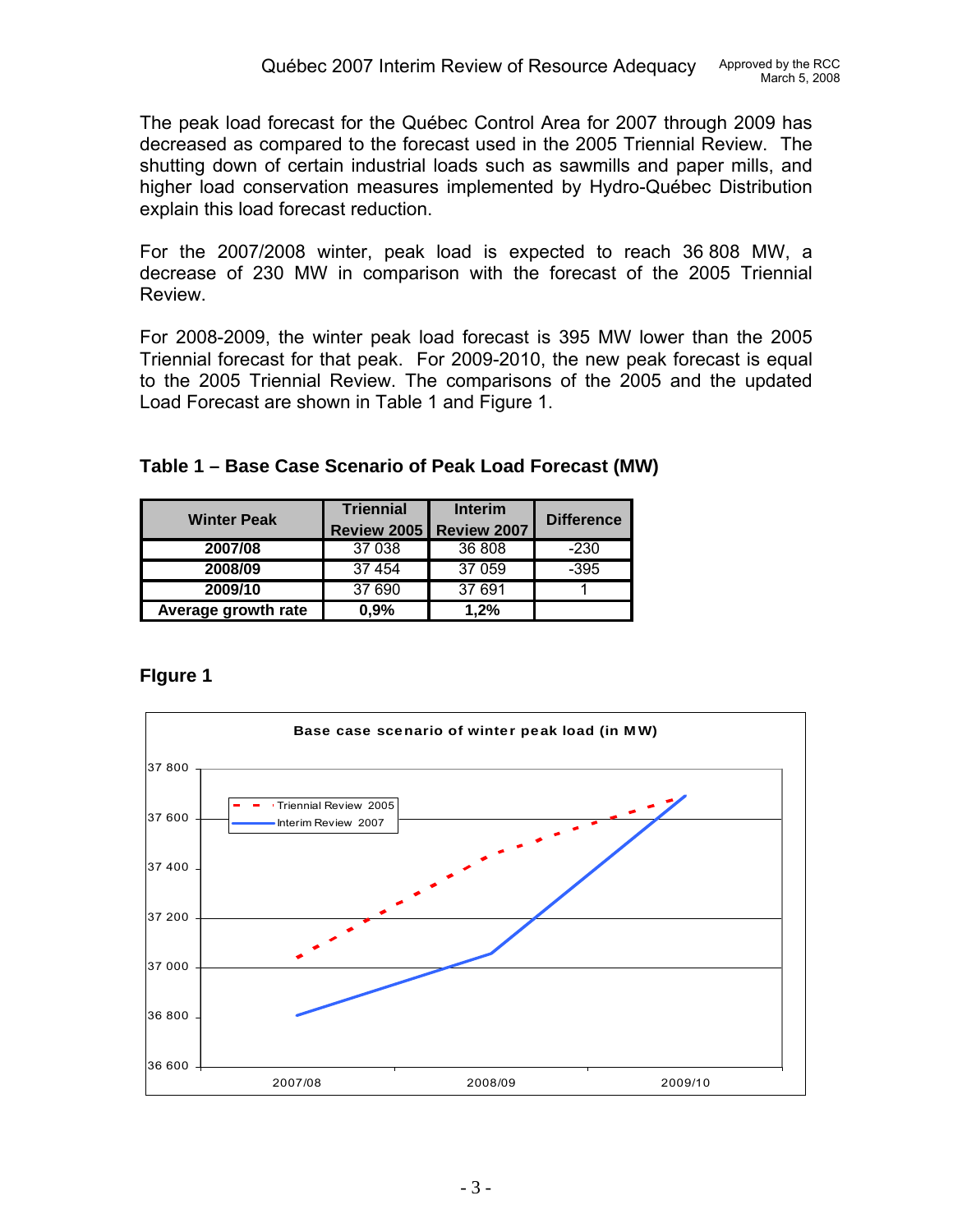Load forecast uncertainty is due to load sensitivity to weather conditions and to uncertainty caused mainly by the evolution of economic and demographic parameters affecting load demand in the study period. In this Interim Review, load forecast uncertainty was revised upward. Table 2 presents a comparison of load forecast uncertainty. The Québec Area does not forecast load under extreme weather conditions.

Climatic uncertainty is modeled by recreating each hour of the last 36-year period of climatic conditions (1971 through 2006) under the current load forecast conditions. Moreover, each year of historical data is shifted up to  $\pm$  3 days to gain information on conditions that occurred during a weekend for example.

In 2007, Hydro-Québec Distribution introduced in its load forecast a new weather pattern based on the average climatic conditions observed from 1971 to 2006 adjusted for a global warming of 0.30°C per decade starting in 1971. The old weather pattern was based on the average climatic conditions from 1971 to 2000 adjusted for a global warming of 0.31°C per decade starting in 2001.

For winter 2007/08, the new weather pattern implies a reduction of the load forecast of 360 MW, but deviation expressed in MW, is greater than it was before, so the load forecast uncertainty expressed as a percentage on the load is higher.

| Reviews of Resource Adequacy Current year + 1 year |      |      | $+2$ years | + 3 Years |
|----------------------------------------------------|------|------|------------|-----------|
| <b>Triennial Review 2005</b>                       | 4.5% | 4.6% | 5.0%       | 5.4%      |
| Interim Review 2007                                | 4.6% | 4.9% | $5.2\%$    | 5.5%      |

## **Table 2 – Comparison of Load Forecast Uncertainty (%)**

In the GE MARS model, the load forecast uncertainty is taken into account through load multipliers. In this review, the load multipliers, for each year, go from one standard deviation to two standard deviations. In the 2005 Triennial Review, the load multipliers were limited to about 1,75 standard deviations.

## **High case scenario of demand**

In comparison to the 2005 Triennial Review, the high case scenario of peak load has been revised downward by about 750 to 970 MW. This change is basically explained by the reduction of the forecast horizon and by the downward revision of the base case scenario of demand.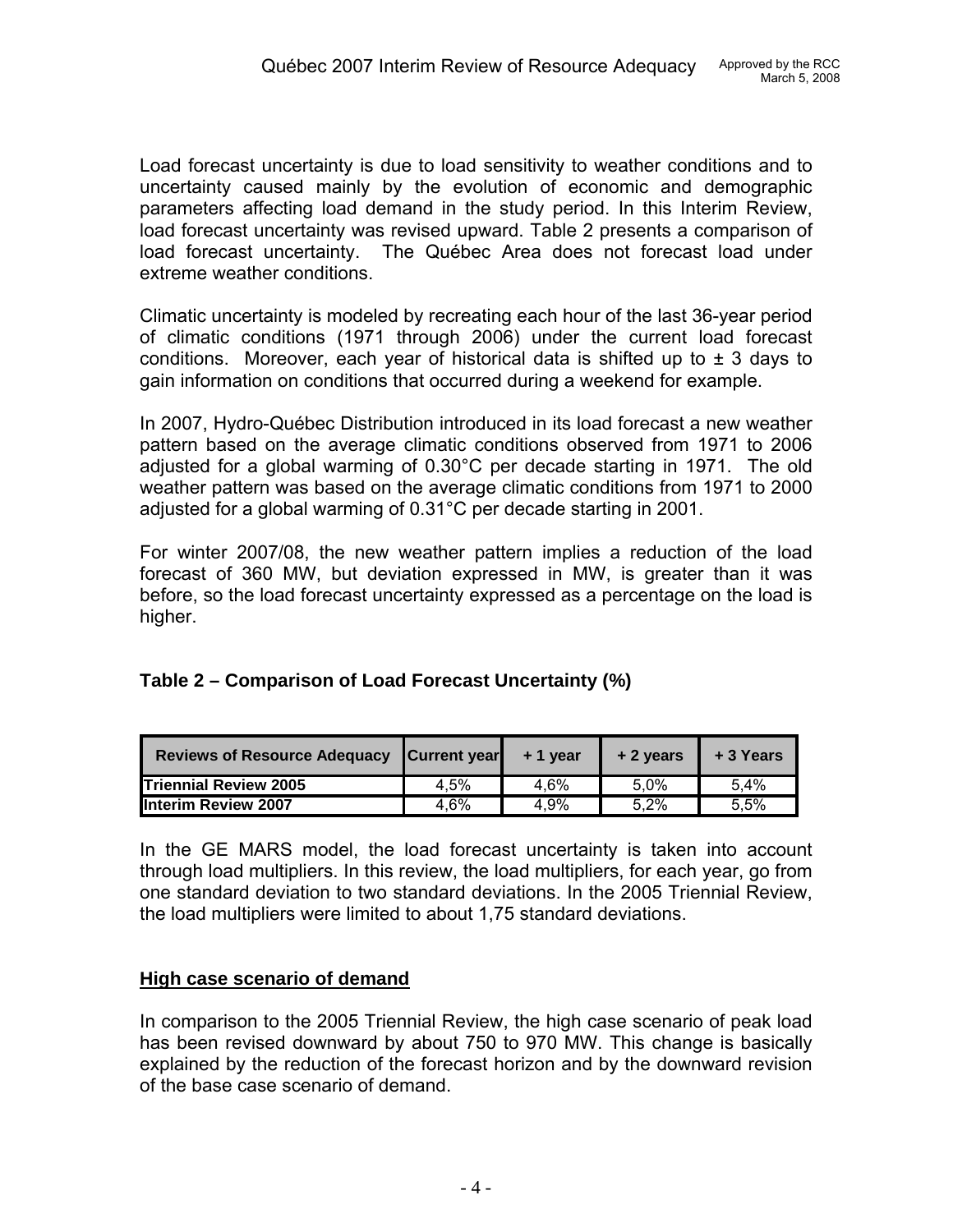The Load Forecast Uncertainty for the High Load Forecast Scenario is only affected by weather conditions. The load sensitivity to weather conditions has been revised upward (from 3,5 % to 4,3 %) in this Review.

|                     | <b>Triennial</b>        | <b>Interim</b> |                   |
|---------------------|-------------------------|----------------|-------------------|
| <b>Winter Peak</b>  | Review 2005 Review 2007 |                | <b>Difference</b> |
| 2007/08             | 38 069                  | 37 315         | $-754$            |
| 2008/09             | 38 699                  | 37 736         | -963              |
| 2009/10             | 39 319                  | 38 573         | -746              |
| Average growth rate | 1.6%                    | 1.7%           |                   |

## **Table 3 – Comparison of High Load Forecast Annual Peak Load (in MW)**

## **Figure 2**



## **3.2 Resources**

The total net planned resources present in this Interim Review are roughly equal to those forecasted in the 2005 Triennial Review. But the compositions of these resources are different.

The differences are:

- Generation from Churchill Falls station in Labrador during winter period is reduced by 134 MW to 4 930 MW to maintain the transformers durability;
- Investment in some distribution substations increased the potential of voltage reduction by 50 MW, for a total of 250 MW;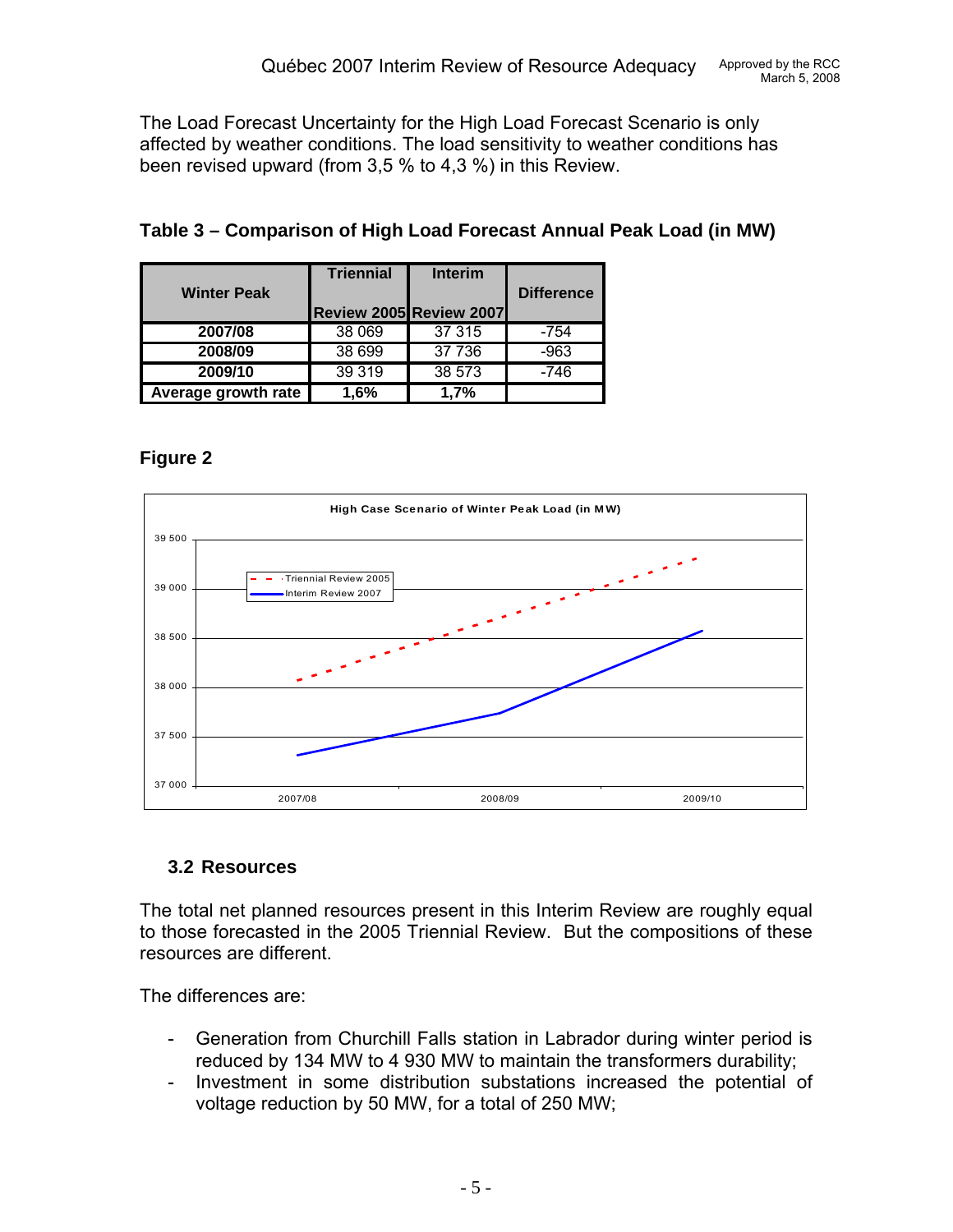- Power purchases from Québec's Independent Power Producers increased by 150 MW during all the studied period;
- Available and committed capacities of Hydro-Québec Production are 41 MW higher in 2007-2008 and lower (166 MW in 2008-2009 and 287 MW in 2009-2010). Those differences come from variations of hydraulic restrictions, effective unavailability and a delay in the upgrading hydraulic station program.

In 2007-2008, the interruptible loads are 185 MW lower because Hydro-Québec Distribution signed for less megawatt due to a lower load forecast. For the other years, the interruptible loads are 65 MW higher.

Because of energy surpluses, Hydro-Québec Distribution has negotiated with TransCanada Energy, a private producer operating a 547 MW natural gas cogeneration plant in Québec, a total stop of production in 2008. On December 7, 2007, the Québec Energy Board accepted the agreement between TransCanada Energy and Hydro-Québec Distribution. To replace this capacity, Hydro-Québec Distribution bought the equivalent value of peak power resources.

| Table 4 – Total Net Planned Resources (in MW) |
|-----------------------------------------------|
|-----------------------------------------------|

|         | <b>Triennial</b>                    | <b>Interim</b> |                   |
|---------|-------------------------------------|----------------|-------------------|
|         | Winter peak Review 2005 Review 2007 |                | <b>Difference</b> |
| 2007/08 | 42334                               | 42397          | 63                |
| 2008/09 | 42825                               | 42895          | 70                |
| 2009/10 | 42981                               | 42930          | -51               |

The nuclear power station Gentilly-2 has temporarily ceased generation since the beginning of the month of November to make some technical adjustments. The restart of the power plant should be carried out before the end of 2007. With a capacity of 675 MW, Gentilly-2 station supplies about 3 % of electrical energy to the Hydro-Québec network.

Wind power is completely derated in this Review. The evaluation of wind power capacity contribution during peak period is in progress. If some effective capacity values are determined, they will be applied in the next Québec Triennial Review. For information, Table 5 presents the installed and planned wind capacity up to 2009-2010 winter peak period.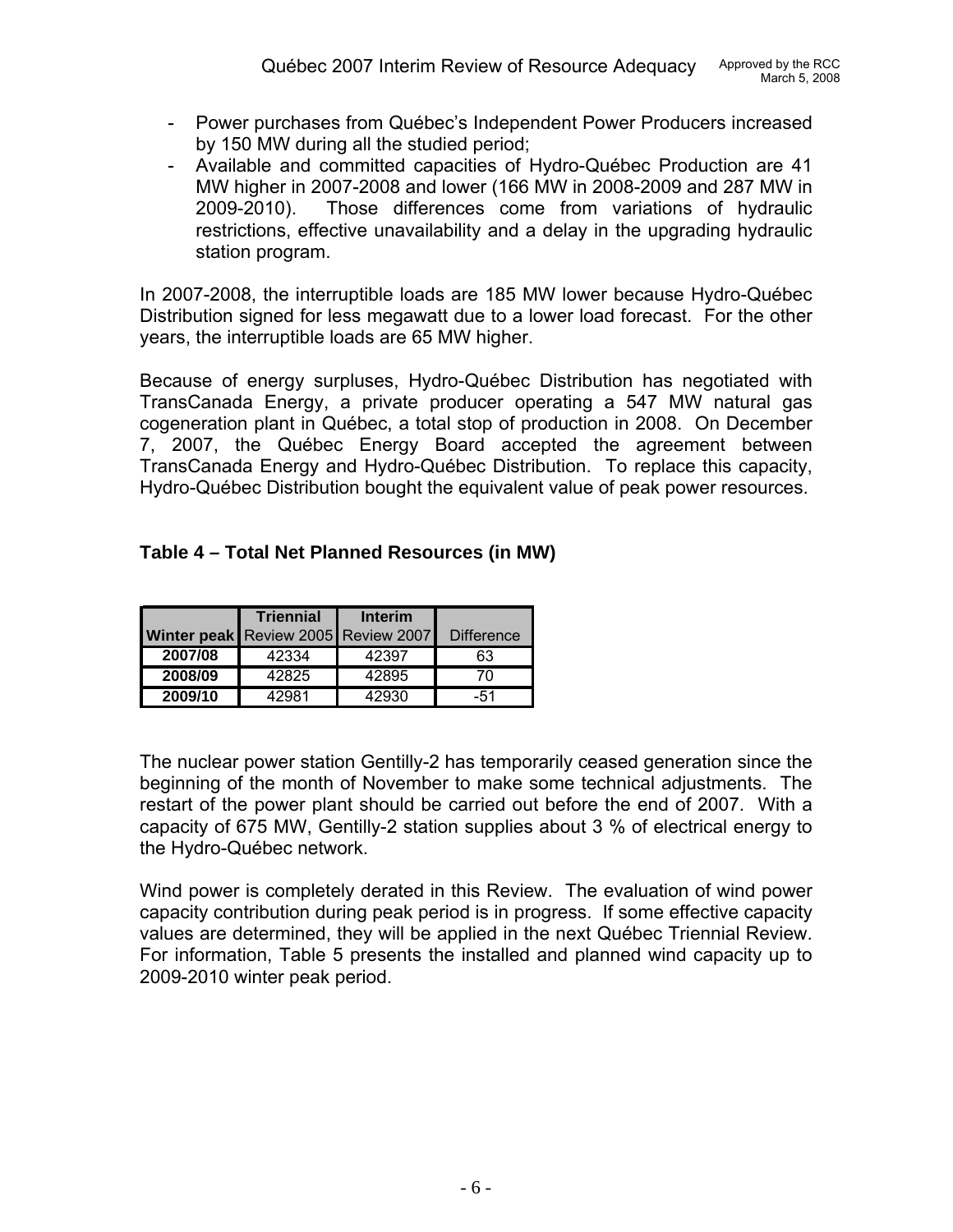## **Table 5 – Total Wind Power Capacity (in MW)**

|                            | 2007/08 | 2008/09    | 2009/10 |
|----------------------------|---------|------------|---------|
| <b>Wind Power Capacity</b> |         | 757<br>ັບເ | 1057    |

## **3.3 Transfer Limits**

The transfer capabilities of Quebec's transmission system are slightly different from those presented in the 2005 Triennial Review. These differences don't have any impact on the Québec reliability. The actual and planned transmission system should be more than adequate to deliver all the resources to the loads.

The new interconnection of 1 250 MW with Ontario, announced on November  $14<sup>th</sup>$  2006, is not included in this Interim Review. This interconnection will be implemented in May 2009.

## **Table 6 – Québec Internal Transfer Capacities (in MW)**

| Sub area               | <b>Triennial</b>    | Interim |                                |
|------------------------|---------------------|---------|--------------------------------|
| Sending                | <b>Receiving</b>    |         | <b>Review 2005 Review 2007</b> |
| <b>Churchill Falls</b> | Manicouagan         | 5 200   | 5 200                          |
| Manicouagan            | Québec Center       | 11 600  | 12 100                         |
| Québec Center          | Montréal            | 17 900  | 17 700                         |
| James Bay              | Québec Center       | 13 500  | 14 100                         |
| James Bay              | Nicolet-Des Cantons | 2 0 0 0 | 2 0 0 0                        |
| Nicolet-Des Cantons    | Montréal            | 1800    | 1 900                          |

### **4. Results**

Québec Control Area uses the Loss of Load Expectation (LOLE) approach in determining generation requirements with a criterion of 0.1 day per year. This criterion meets the NPCC resource adequacy criterion as showed in the Québec 2005 Triennial Review.

## **4.1 Base case scenario of demand**

For each year, the Loss of Load Expectation is well under 0.1 day per year. The results of Tables 7 and 8 indicate that the Québec Area is in compliance with the NPCC criterion under the Base Load Forecast Scenario for the entire period covered by this Review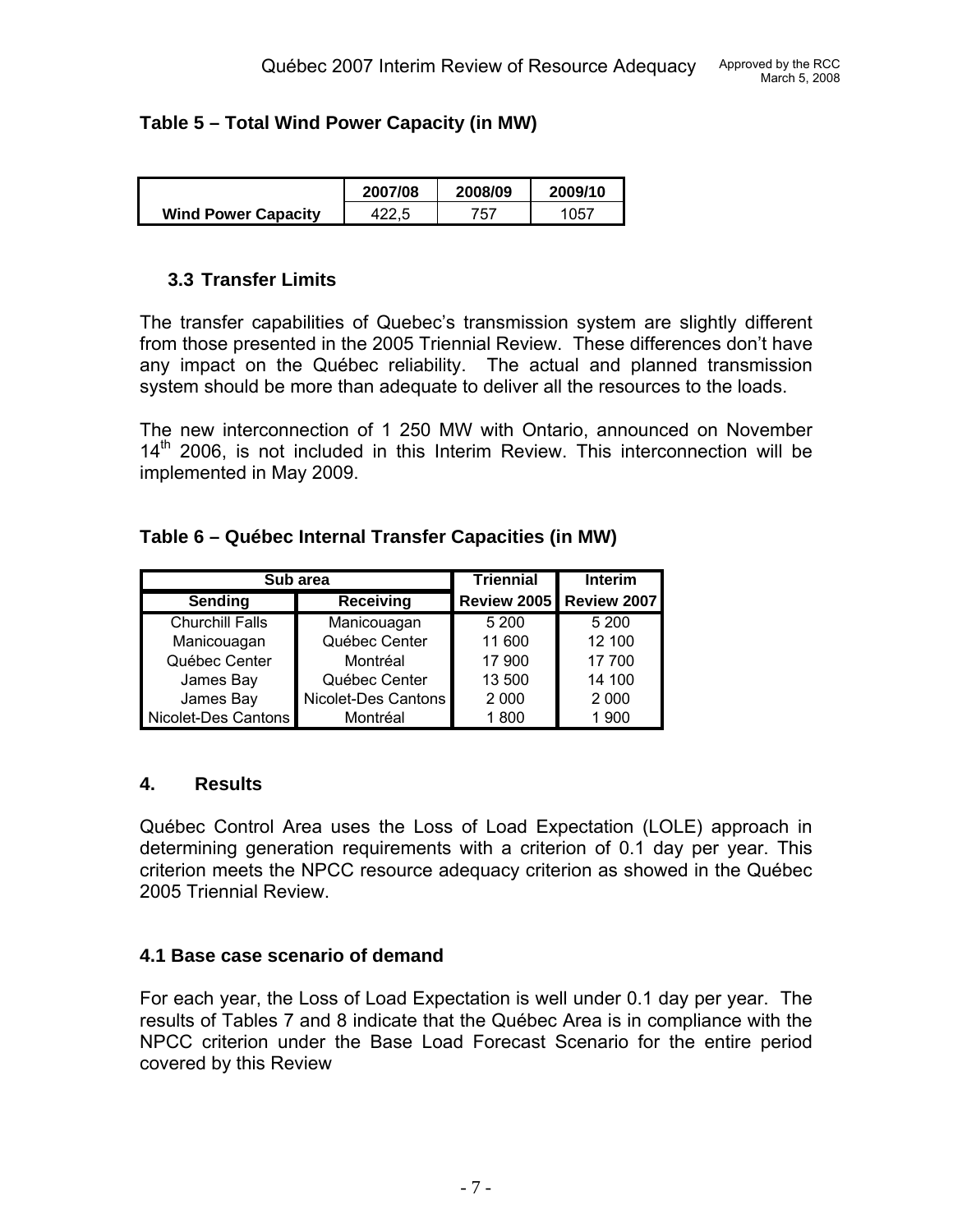|               | <b>Planned Reserve (MW)</b> |                | LOLE (Day/year) |                | <b>Required Reserve (MW)</b> |                |
|---------------|-----------------------------|----------------|-----------------|----------------|------------------------------|----------------|
| Winter        | <b>Triennial</b>            | <b>Interim</b> | Triennial       | <b>Interim</b> | Triennial                    | <b>Interim</b> |
| <b>Period</b> | Review 2005                 | Review 2007    | Review 2005     | Review 2007    | Review 2005                  | Review 2007    |
| 2007/08       | 5 2 9 3                     | 5 5 8 9        | 0.035           | 0.001          | 3642                         | 3695           |
| 2008/09       | 5 3 6 9                     | 5836           | 0.029           | 0.001          | 3837                         | 3933           |
| 2009/10       | 5 2 8 9                     | 5 2 3 9        | 0.024           | 0.012          | 3781                         | 4 1 9 9        |

### **Table 7 – Comparison of Planned and Required Reserves (Base Case)**

(1) : Difference between planned capacity and peak demands.

## **Table 8 – Planned and Required Reserves (in %) (Base Case)**

|               | Planned Reserve (%) <sup>2</sup>   |             | <b>Required Reserve (%)</b> |                |  |
|---------------|------------------------------------|-------------|-----------------------------|----------------|--|
| Winter        | <b>Triennial</b><br><b>Interim</b> |             | <b>Triennial</b>            | <b>Interim</b> |  |
| <b>Period</b> | <b>Review 2005</b>                 | Review 2007 | <b>Review 2005</b>          | Review 2007    |  |
| 2007/08       | 14,3%                              | 15,5%       | 9.8%                        | 10,3%          |  |
| 2008/09       | 14,3%                              | 16,1%       | 10,2%                       | 10,9%          |  |
| 2009/10       | 14,0%                              | 14,2%       | 10,0%                       | 11,4%          |  |

(2) : Difference between planned capacity resources and peak demands expressed as a percentage of peak demand.

## **4.2 High case scenario of demand**

Results of Table 9 indicate that the Québec Control Area is in compliance throughout the period covered by this Interim Review with the NPCC criterion under the High Load Forecast. For the entire period, the LOLE for the high case scenario of demand is under 0,1 day per year. In comparison to the results of the 2005 Triennial Review, the reliability of the Québec Control Area has improved in the high case scenario.

### **Table 9 – Planned Resources, Annual Peak Loads, Planned Reserves and LOLE (High Case)**

|                    | <b>Planned</b>    | <b>Annual peak</b> | <b>Planned reserve</b> |       | <b>LOLE (Day/year)</b> |                |
|--------------------|-------------------|--------------------|------------------------|-------|------------------------|----------------|
| <b>Winter peak</b> | <b>ressources</b> | load (MW)          |                        | (%)   | <b>Triennial</b>       | <b>Interim</b> |
|                    | (MW)              |                    | (MW)                   |       | Review 2005            | Review 2007    |
| 2007/08            | 42 397            | 37 315             | 5082                   | 13.6% | 0.052                  | 0,003          |
| 2008/09            | 42 895            | 37 736             | 5 1 5 9                | 13.7% | 0.059                  | 0.003          |
| 2009/10            | 42 930            | 38 573             | 4 3 5 7                | 11.3% | 0.072                  | 0.029          |